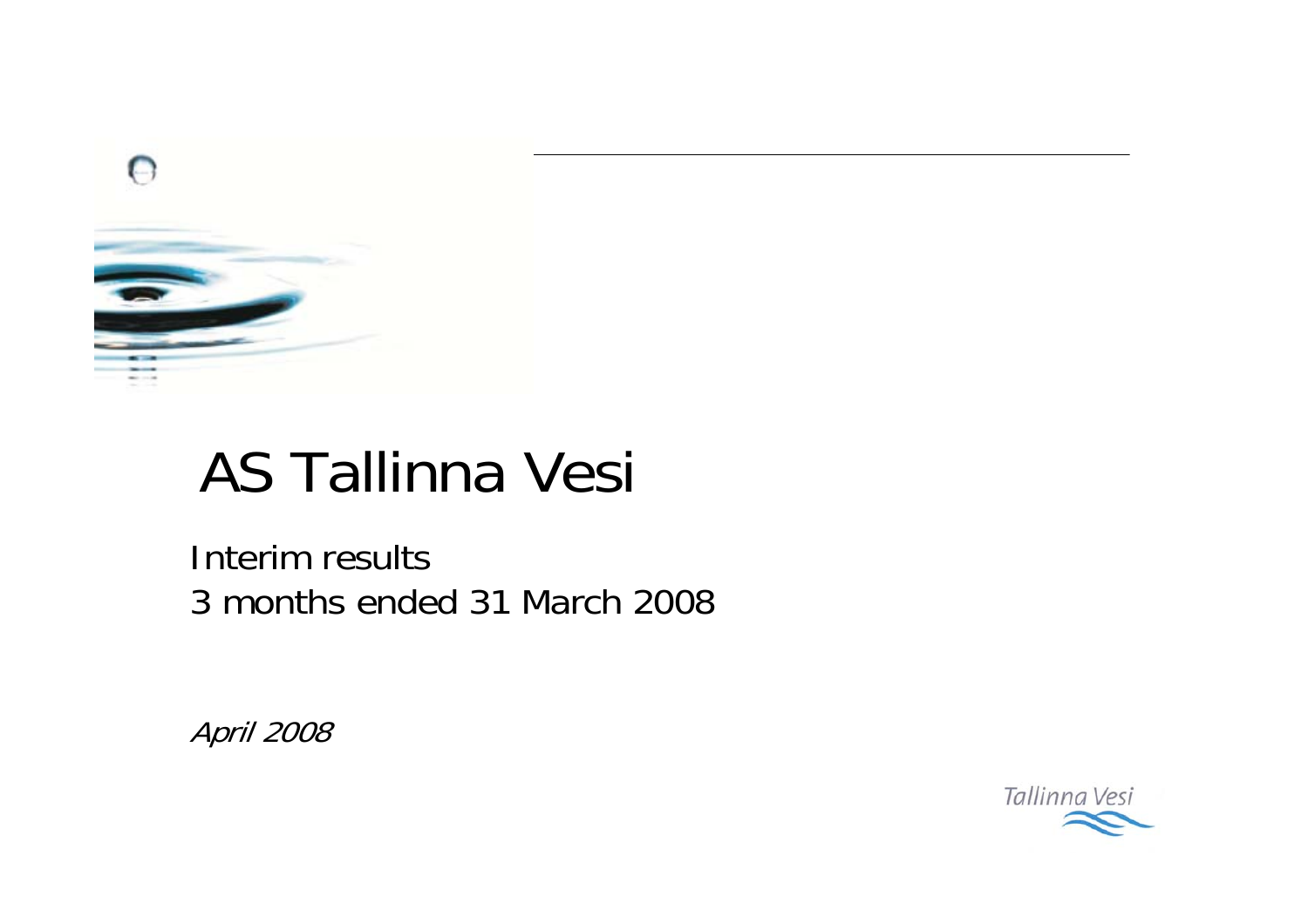#### Speakers



Roch CherouxCEO, Chairman of the Management Board



Siiri LaheCFO, Member of the Management Board

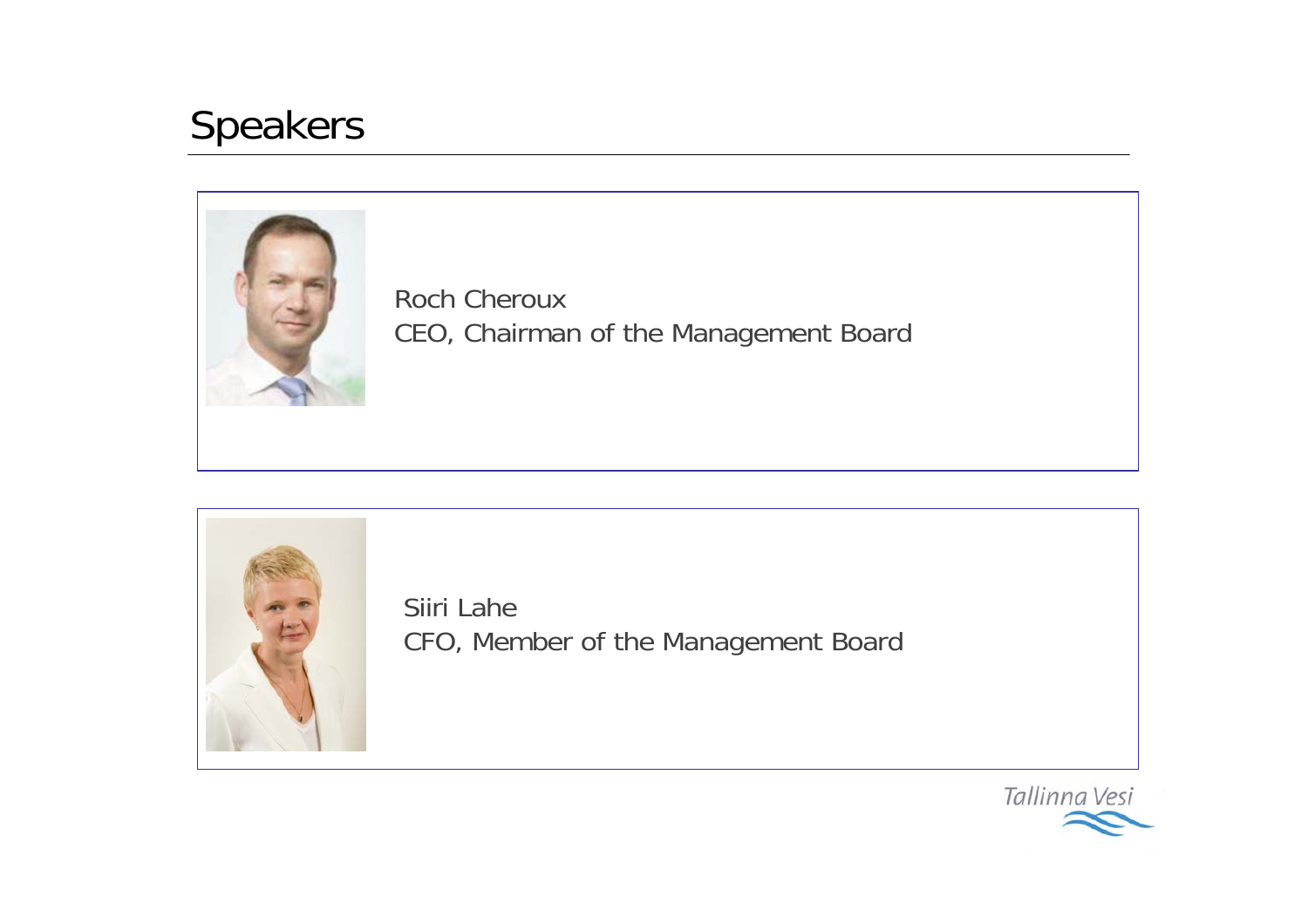#### Key achievements in Q1 2008

Amendment Agreement implemented

Tariff increase 11.7% starting 1st January 2008

Strong Operational Performance

All LoS requirements fulfilled

Sales from main opertaing activity increased by 12.3%

Sales growth in surrounding areas 43%

Underlying profit before tax increased by 9,1%

12.45 kroons (0.796 €) per share dividends approved

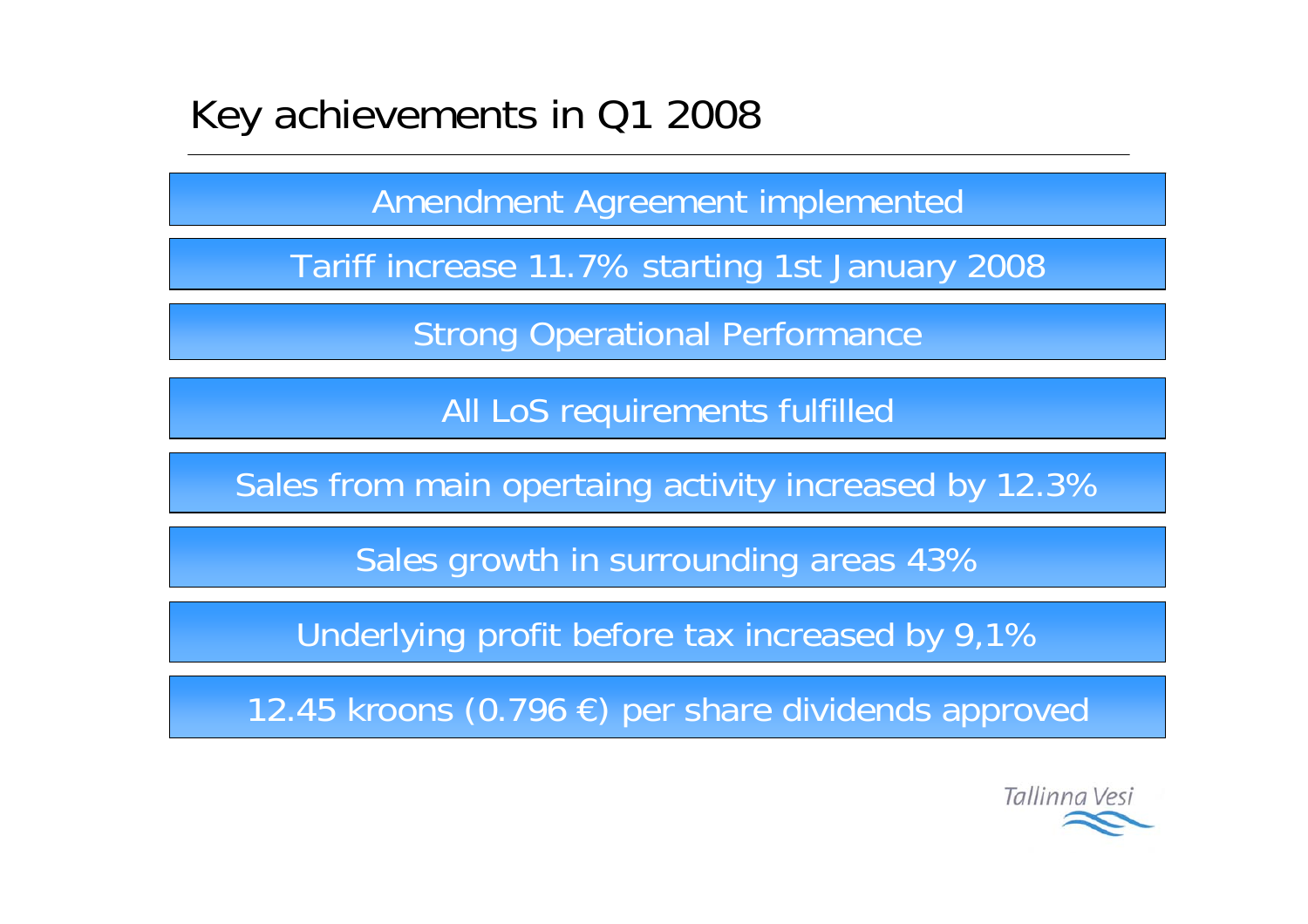# Financial Highlights in Q1 2008 compared to Q1 2007

| mln EEK                      | O 1 2008 | O 1 2007 | <b>Increase</b> | <b>Change</b> |
|------------------------------|----------|----------|-----------------|---------------|
| <b>Sales</b>                 | 211,2    | 205.4    | 5,9             | 2,9%          |
| Main operating activities    | 180,9    | 161,1    | 19.8            | 12,3%         |
| Other operating activities   | 30,4     | 44,2     | $-13.9$         | $-31,4%$      |
| Net profit                   | 89.5     | 95.3     | $-5.8$          | $-6.1\%$      |
| <b>Underlying Net profit</b> | 89,5     | 82,0     | 7,5             | 9,1%          |

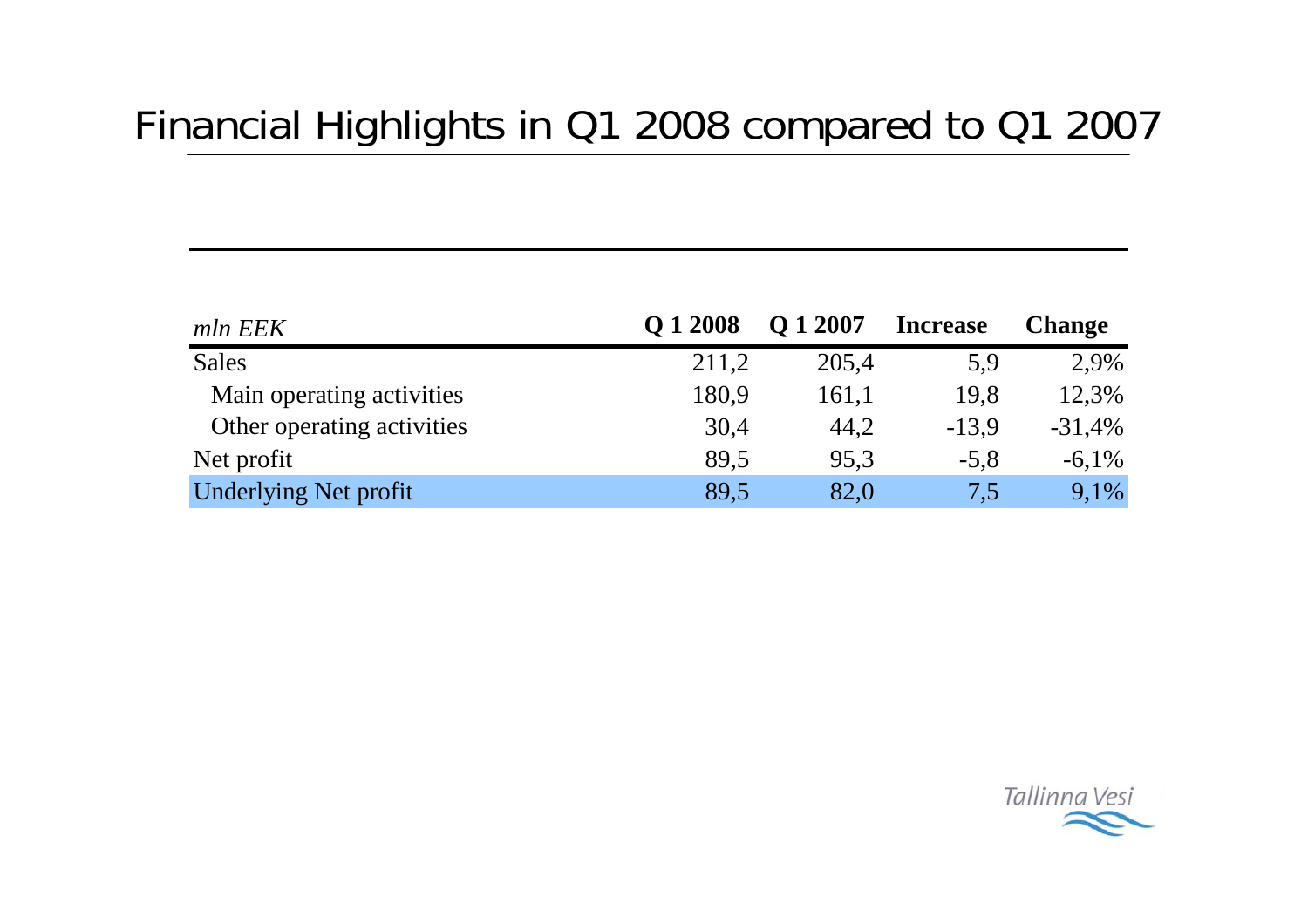# Water and Wastewater and other revenues

#### **Revenues**

| million EEK                   | 3 M 2008 | 3 M 2007 | $Ch.$ %  |
|-------------------------------|----------|----------|----------|
| Domestic                      | 88,8     | 81,1     | 9,5%     |
| Commercial, in area only      | 69,9     | 63,6     | 10,0%    |
| Commercial, outside area only | 6,2      | 4,4      | 43,0%    |
| Overpollution                 | 3,5      | 1,3      | 169,2%   |
| Water and wastewater total    | 168,5    | 150,3    | 12,1%    |
| <b>Volumes</b>                |          |          |          |
| million m3                    | 3 M 2008 | 3 M 2007 | $Ch.$ %  |
| Domestic                      | 7,3      | 7,5      | $-1,9%$  |
| Commercial, in area only      | 2,5      | 2,5      | $-2,0\%$ |
| Commercial, outside area only | 0,8      | 0,6      | 40,5%    |
| Water and wastewater total    | 10,6     | 10,6     | 0,4%     |

- ¾ Water and waste water revenues, excl overpollution + 10.7% y-o-y
- ¾Growth in sales outside of the service area  $+$  43% y-o-y
- ¾Overpollution revenue 3.5 mln EEK, 2.2 mln EEK increase y-o-y
- ¾ Other main business revenues 12.4mln EEK, by 1.6 mln EEK higher y-o-y
- ¾Impact from the lost industrial customer minus 69 k m3

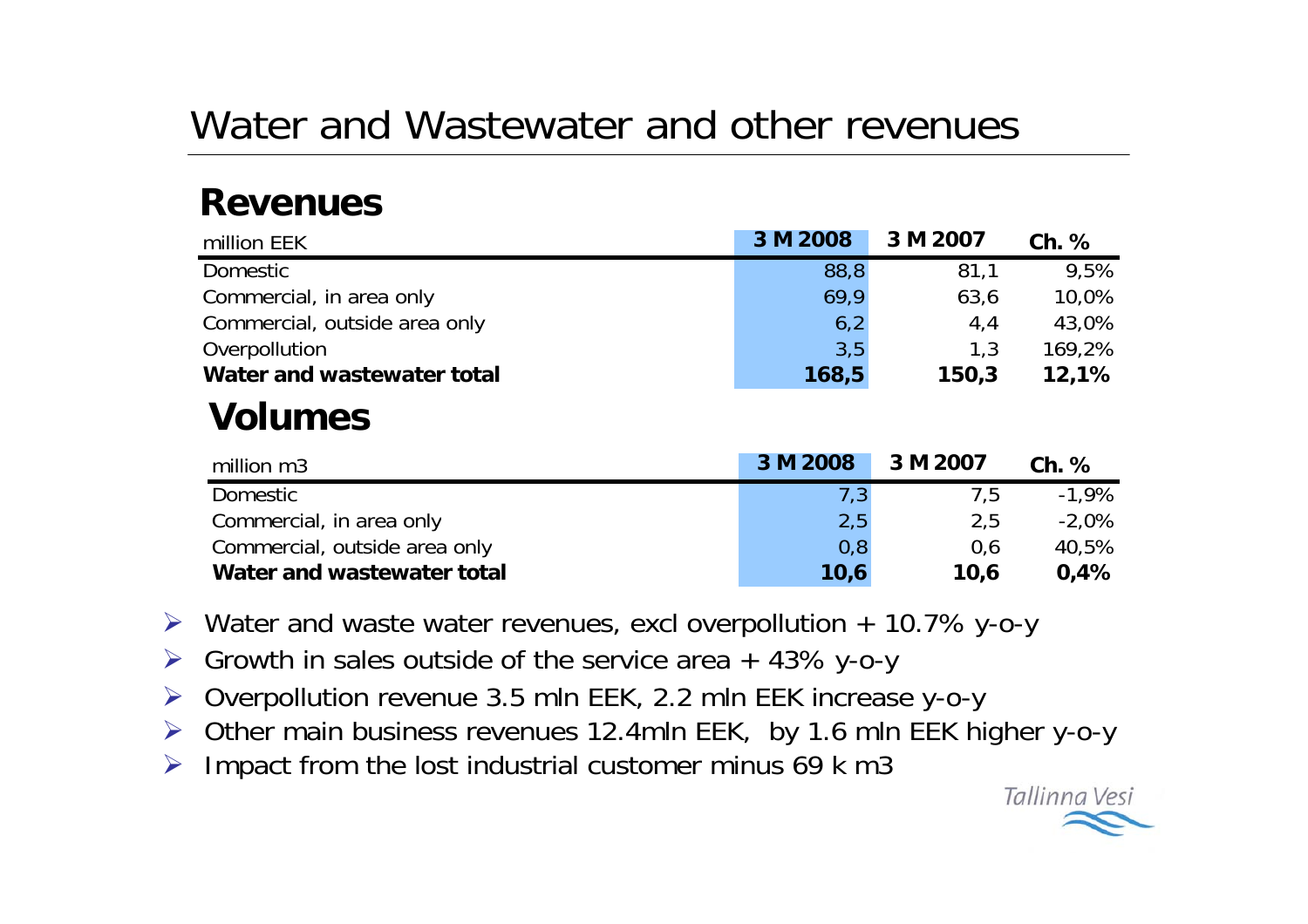### Costs: Q1 2008 compared to Q1 2007

#### **Inflationary increases partially balanced by out-performance**

- ¾COGS – main operating activities by 47.4% or 21.3 mln EEK higher y-o-y
- ¾ Underlying COGS – main operating activities by 13.7% or 7.9 mln EEK higher y-o-y  $\checkmark$ In 2007 Environmental taxes 13.3 mln EEK lower due to provision write-back
- ¾Marketing costs 0.2 mln EEK higher
- ¾Administration costs 0.2 mln EEK higher

Across all above categories:

 $\checkmark$  CPI increase in 2007 - 6.6%, forecast for 2008 - 9.8%

- $\checkmark$  Salaries index increase in 2007 20.4%, forecast for 2008 15%
- $\checkmark$  Construction price index increase in 2007 12.7%
- ¾Other revenues 2.5 mln EEK lower
- ¾Financial costs 0.3 mln EEK higher (increase in Euribor rates)

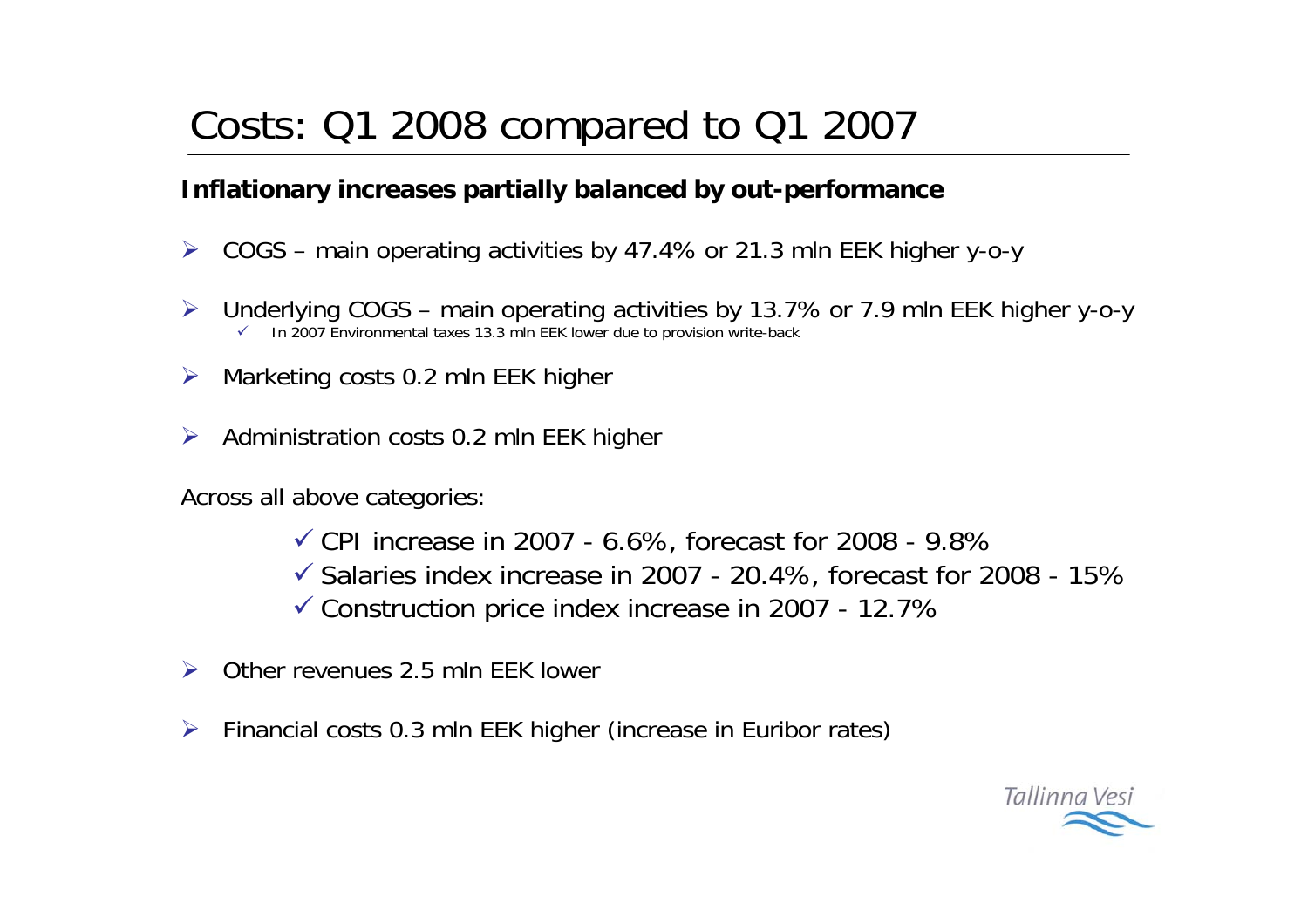# Reported: Profitability of Operations



- ¾Underlying operating profit 100.2 mln EEK in 3mo08, 8.3% increase y-o-y
- ¾Underlying profit before taxes 89.5 mln EEK in 3mo08, 9.1% increase y-o-y
- ¾Underlying net profit 89.5 mln EEK in 3mo08, 9.1% increase y-o-y

Tallinna Vesi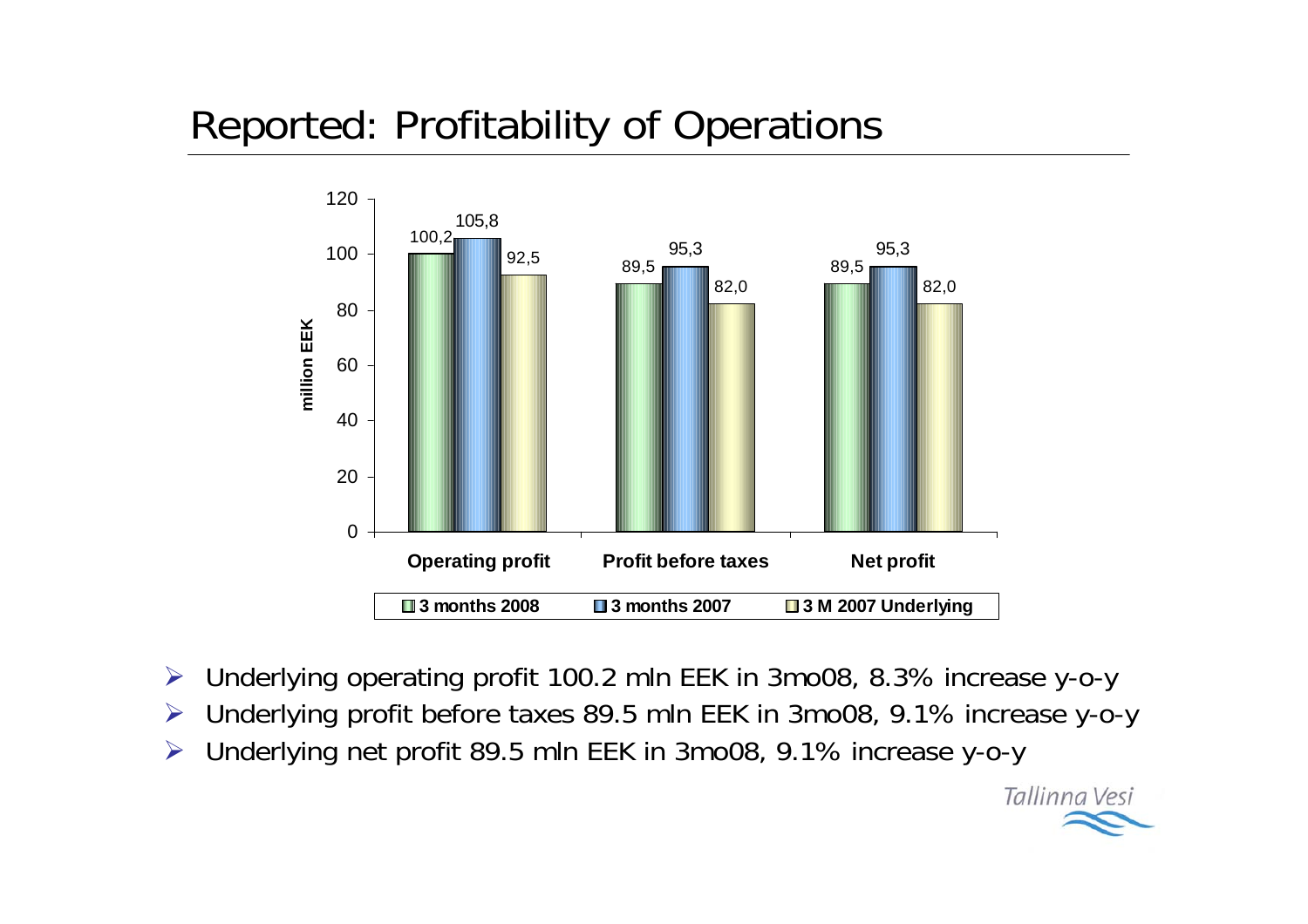## Cash Position



- As of 31 March 2008 cash balance 327 mln EEK
- 149m'EEK cash generated in Q1 2008, 98m'EEK more than in Q1 2007

Tallinna Vesi